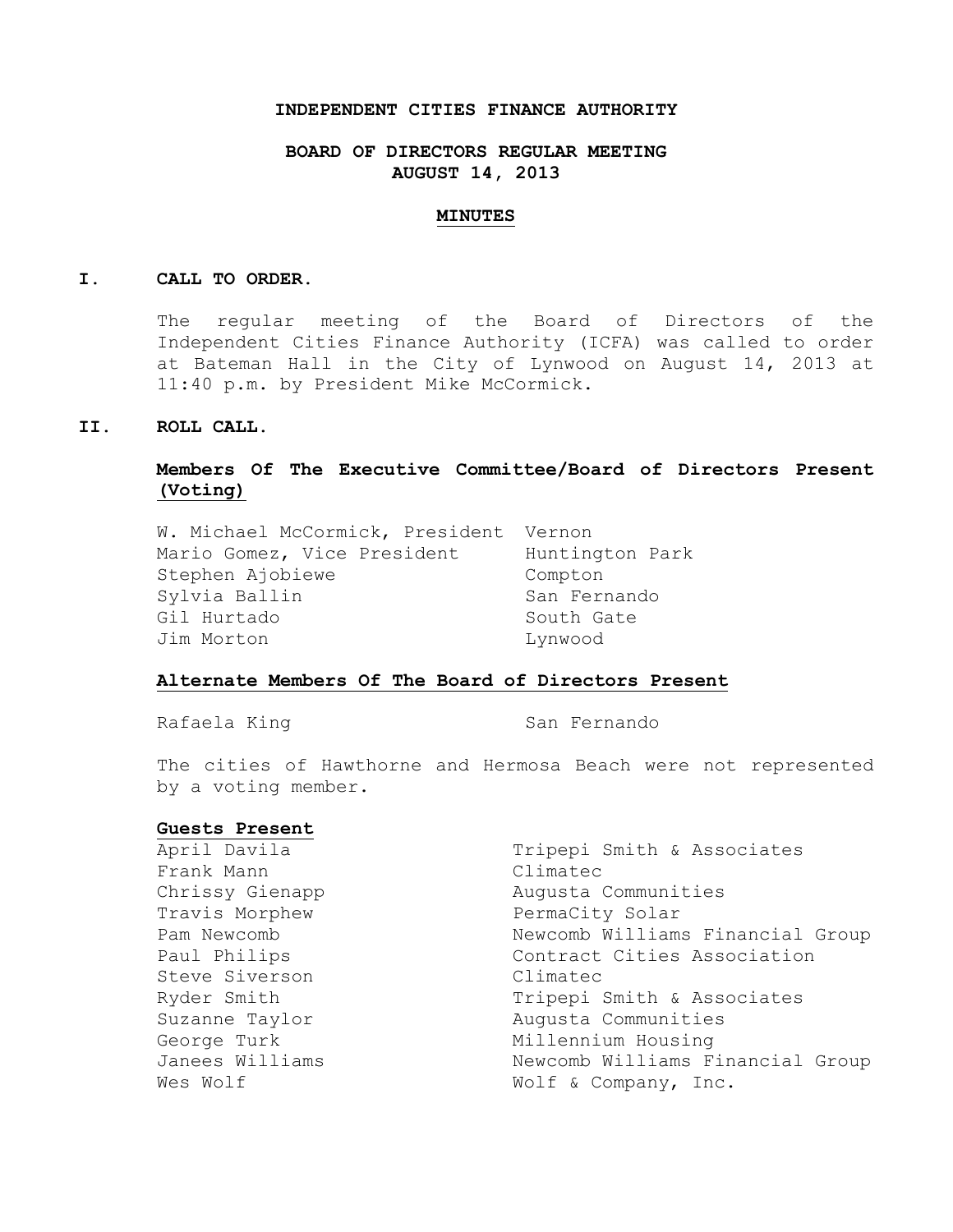### **Staff Present**

| Parissh Knox | Best Best & Krieger LLP        |
|--------------|--------------------------------|
| Debbie Smith | Smith, Alvarez & Castillo/ICFA |

#### **III. AMENDMENTS OR ADJUSTMENTS TO THE AGENDA.**

There we no amendments or adjustments to the agenda.

### **IV. PUBLIC COMMENTS.**

There were no members of the public who wished to speak.

#### **V. NEW BUSINESS.**

## **A. APPROVAL OF MINUTES OF THE JULY 31, 2013 BOARD OF DIRECTORS MEETING.**

It was moved by Gil Hurtado, seconded by Mario Gomez, and unanimously carried to approve the minutes of the July 31, 2013 Board of Directors meeting.

## **B. APPROVAL OF THE CITY OF CARPINTERIA AS AN ASSOCIATE MEMBER (NON-VOTING) OF THE INDEPENDENT CITIES FINANCE AUTHORITY.**

Staff reported generally as follows:

In order for ICFA to approve a project in the City of Carpinteria, action must be taken to approve the City as an associate member of the Authority. It was noted that the City of Carpinteria took action on August 12, 2013 to become an associate member of ICFA.

It was moved by Mario Gomez, seconded by Gil Hurtado, and unanimously carried as follows:

- 1. To approve the City of Carpinteria as an associate member(non-voting) of ICFA; and
- 2. To authorize President McCormick and staff to execute any and all necessary documents relating thereto.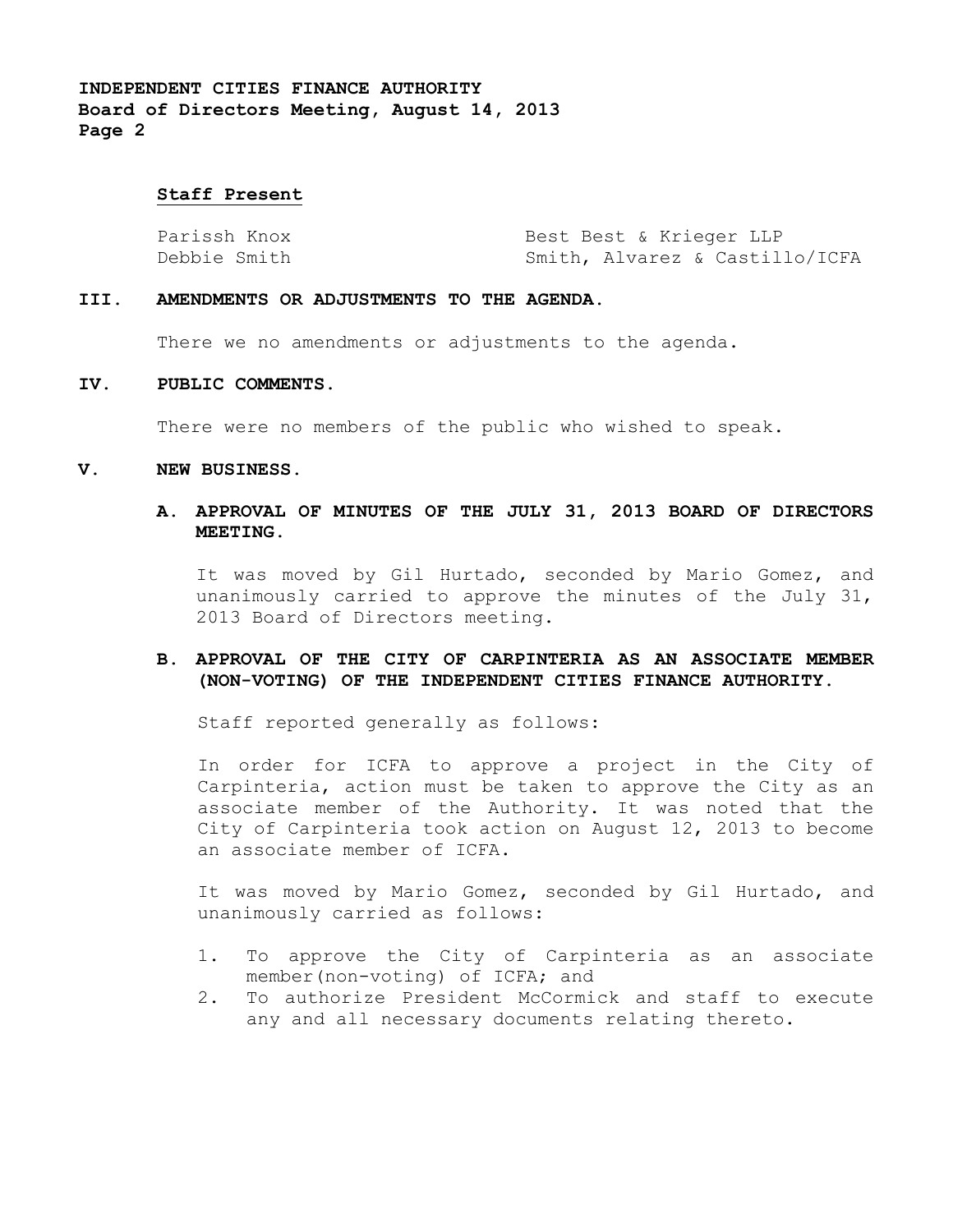> **C. APPROVAL OF THE FINANCING OF A 124 MANUFACTURED HOME COMMUNITY BY ICFA FOR MILLENNIUM HOUSING OF CALIFORNIA AND ITS AFFILIATES, COACH OF SAN DIEGO, INC. AND MILLENNIUM HOUSING CORPORATION LOCATED IN THE CITY OF CARPINTERIA, COUNTY OF SANTA BARBARA.**

Staff reported generally as follows:

The proposal is to finance the funding of a manufactured home community in the City of Carpinteria (Vista de Santa Barbara Mobile Home Park).

George Turk of Millennium Housing provided a brief report on the park and on all aspects of financing of the project.

Staff presented a report on manufactured home communities financed through ICFA, the financial team, and costs of issuance for the project.

President McCormick thanked Mr. Turk for bringing this financing to the Authority (the sixteenth one), and asked if there were any questions or comments. There were none.

It was moved by Gil Hurtado, seconded by Mario Gomez, and unanimously carried to approve all aspects of the proposed financing on behalf of Millennium Housing.

**D. APPROVAL AND ADOPTION OF RESOLUTION 2013-6 (A RESOLUTION OF THE BOARD OF DIRECTORS/EXECUTIVE COMMITTEE OF THE INDEPENDENT CITIES FINANCE AUTHORITY AUTHORIZING THE ISSUANCE OF NOT TO EXCEED \$17,000,000 AGGREGATE PRINCIPAL AMOUNT OF INDEPENDENT CITIES FINANCE AUTHORITY MOBILE HOME PARK REVENUE BONDS (VISTA DE SANTA BARBARA MOBILEHOME PARK) SERIES 2013A, MOBILE HOME PARK REVENUE BONDS (VISTA DE SANTA BARBARA MOBILEHOME PARK) SERIES 2013B (FEDERALLY TAXABLE) AND MOBILE HOME PARK SUBORDINATE REVENUE BONDS (VISTA DE SANTA BARBARA MOBILEHOME PARK) SERIES 2013C AND APPROVING CERTAIN DOCUMENTS AND AUTHORIZING CERTAIN ACTIONS IN CONNECTION THEREWITH**

Staff reported generally as follows: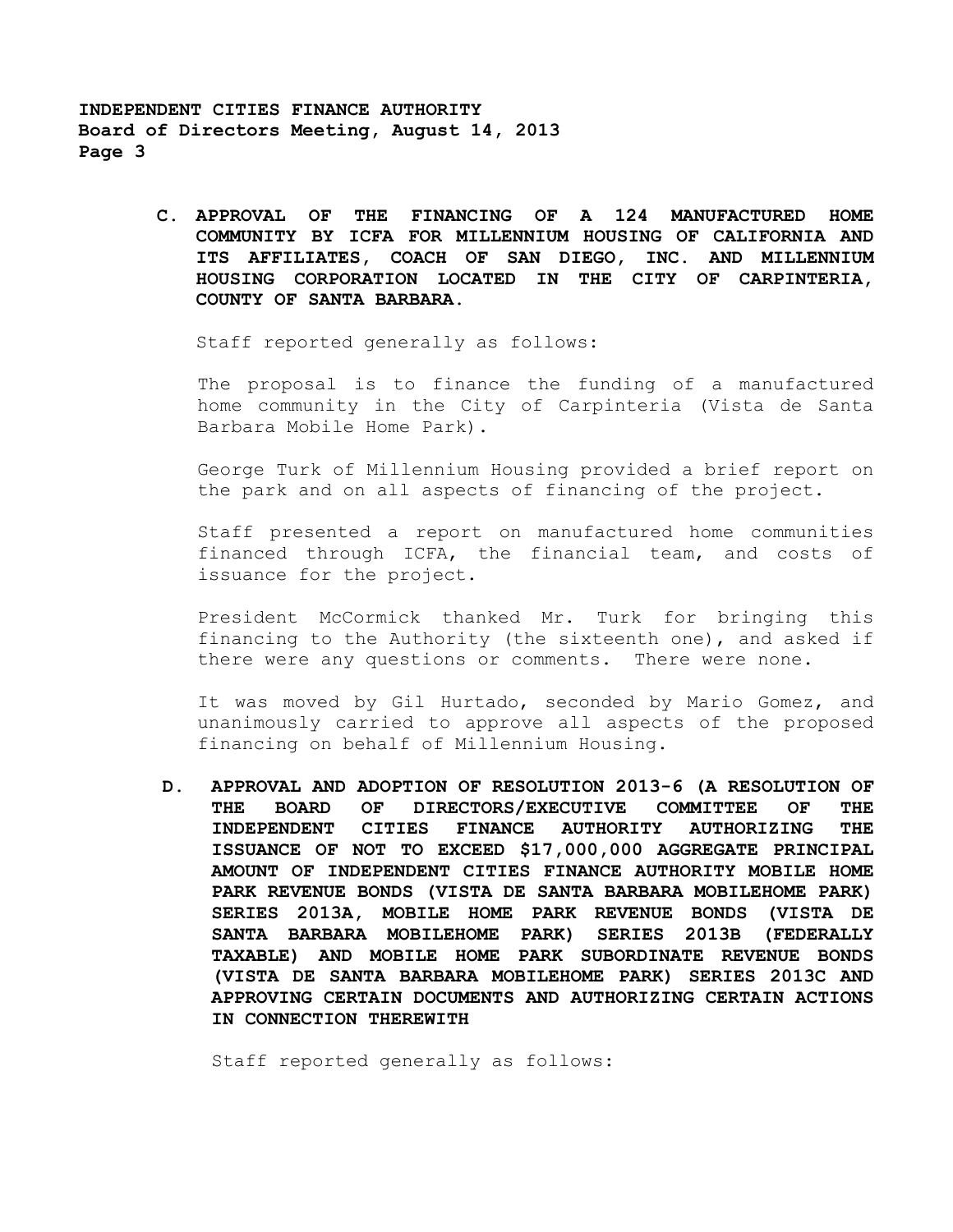Resolution 2013-6 is the ICFA document which formally authorizes the issuance and delivery of the bonds and authorizes the execution of the bond documents. The various bond documents facilitate the funding thereof.

It was noted that ICFA will receive a fee at closing equal to 20 basis points times the principal amount of the bonds issued. ICFA will thereafter receive an annual fee equal to 10 basis points on the outstanding principal of the bonds as long as the bonds are outstanding. The bonds are not an obligation of the Authority. They are payable solely from revenues from the parks to repayment of the bonds. Generally, after issuance of the bonds, ICFA's responsibilities will be limited to reviewing reports provided by the Oversight Agent and the Trustee.

President McCormick asked if there were any questions or comments. There were none.

It was moved by Jim Morton, seconded by Mario Gomez, and unanimously carried as follows:

- 1. To approve/adopt Resolution 2013-6 approving the bond issuance and the various agreements and documents relating thereto; and
- 2. To authorize President McCormick and staff to execute all necessary documents.

# **E. PRESENTATION FROM CLIMATEC ON A MUNICIPAL STREET LIGHTING PROGRAM.**

Frank Mann and Steve Siverson from Climatec provided a brief presentation on their municipal street lighting program, noting that as a result of Southern California Edison recently changing their long-standing corporate policy to sell utility owned street lights to local governments cities can realize a savings of up to 40% by switching to LED lamps. This program would primarily be for smaller cities who cannot afford to purchase the lights on their own.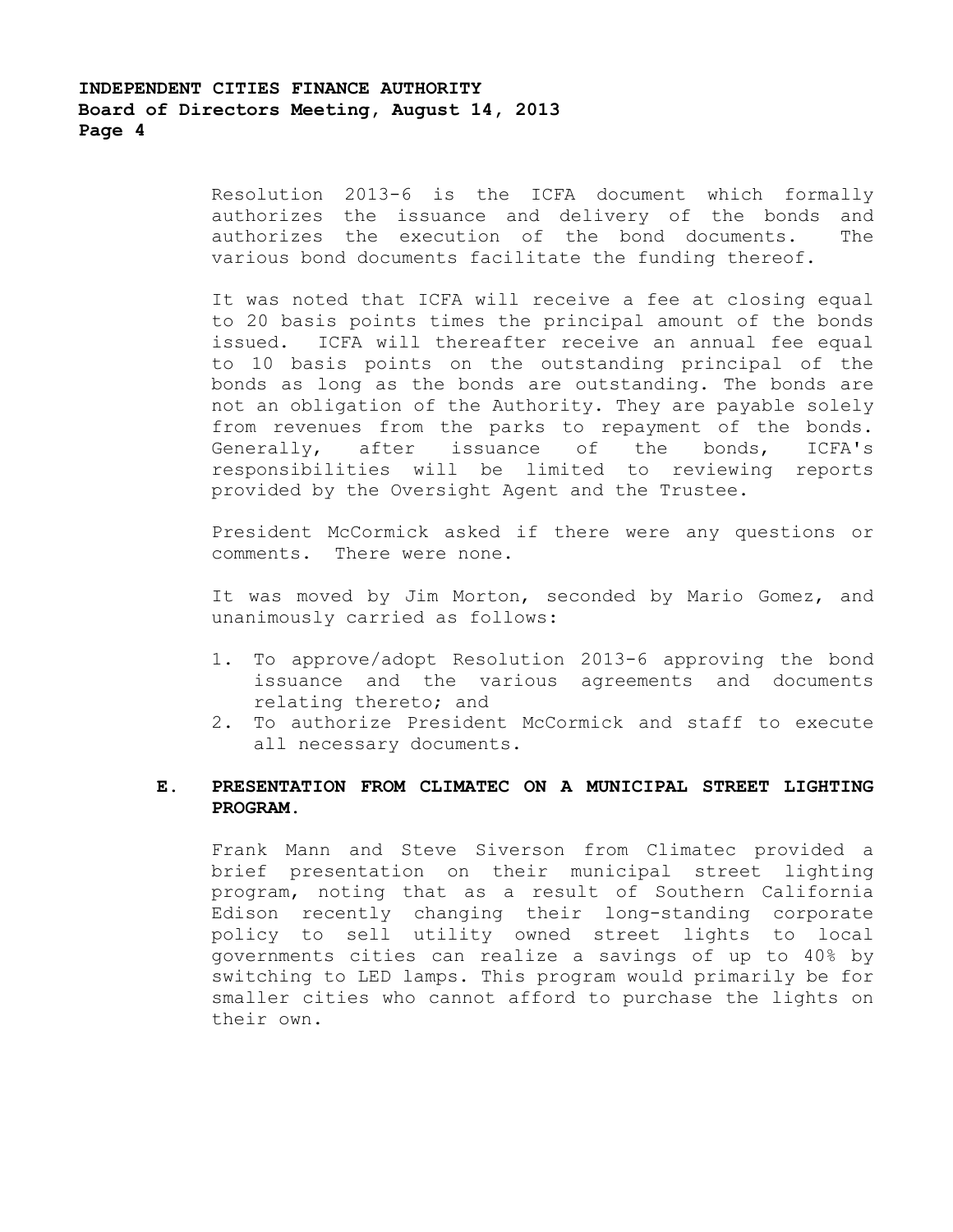After questions regarding the company and various aspects of the street lighting program, President McCormick asked if there were any more questions or comments. There were none.

It was unanimously moved to receive and file the report.

# **F. DISCUSSION AND CONTINUATION OF REQUEST FOR FINANCIAL ASSISTANCE FROM AUGUSTA COMMUNITIES.**

Staff noted that Augusta Communities is requesting assistance from ICFA for the purchase and installation of three new mobilehomes on three vacant spaces in its Valley View project, which is one of four parks financed by ICFA in 2013.

Suzanne Taylor of Augusta Communities noted that the budget for the mobilehome acquisition project is approximately \$182,000 for three new mobilehomes, including landscaping, a storage unit and contingencies. The new homes will be rented to lower income residents and will not be made available for sale. If funds are remaining, they will be used to rehabilitate homes that come into the park's possession by foreclosure or abandonment proceedings to prepare them to rent or resell.

Augusta Communities is requesting a \$90,000 loan, which represents 50% of the total budget. The note on the loan would bear an interest of 2% per annum. Principal and interest on the note would be payable based on a 20 year amortization schedule. Payment would commence on August 15, 2016.

Staff noted that in adopting the 2013-14 FY budget, \$100,000 was allocated for loans to nonprofits.

After discussion of the issue, President McCormick asked if there were any more questions or comments. There were none.

It was moved by Mario Gomez, seconded by Gil Hurtado, and unanimously carried to: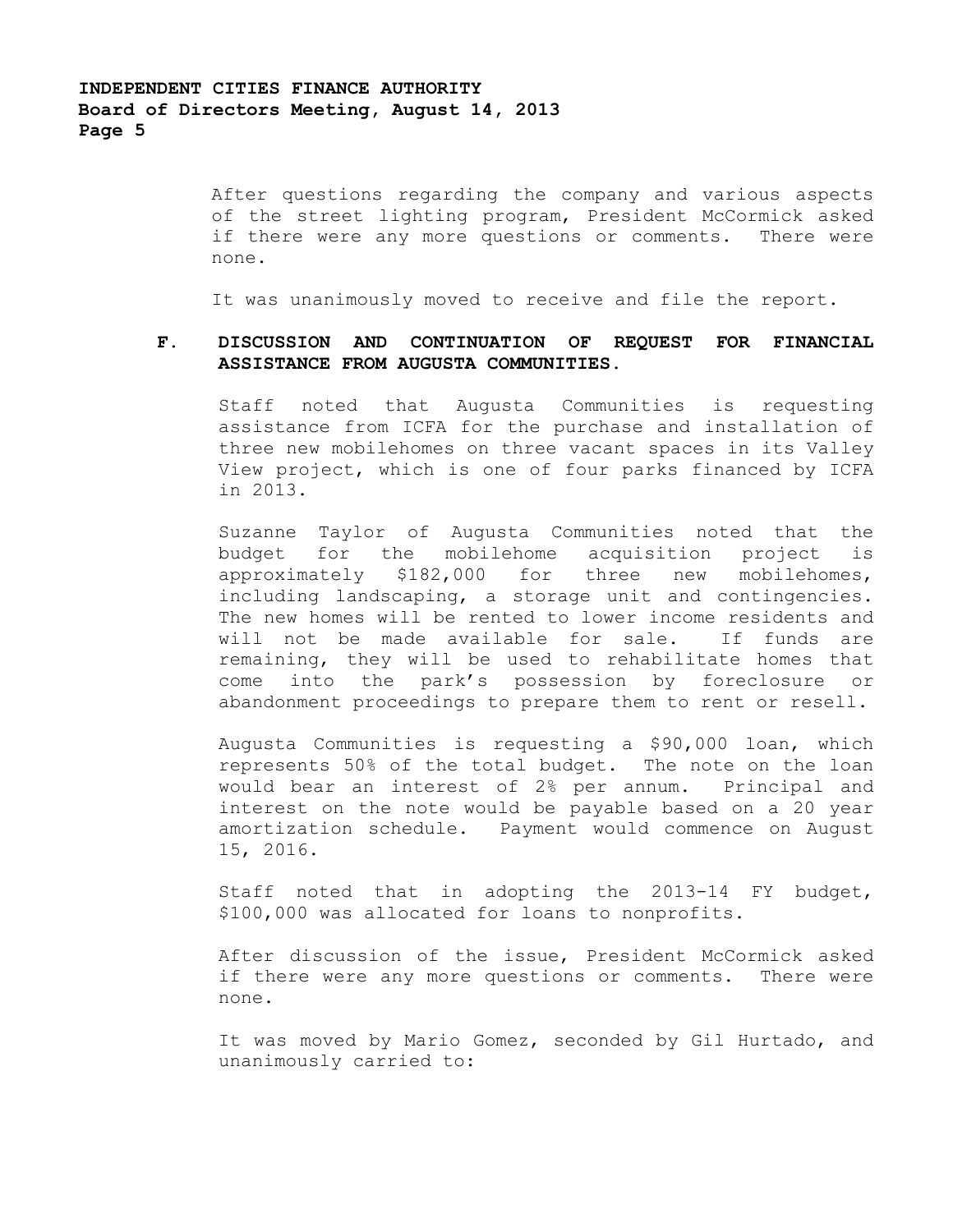- 1. Approve the request for financial assistance; and
- 2. Authorize General Legal Counsel to prepare the necessary documents to facilitate the loan; and
- 3. Authorize President McCormick and/or staff to execute said documents.

# **G. REPORT ON STATUS OF MEMBER (VOTING) CITIES AND POSSIBLE ACTION THEREON.**

Staff reported generally as follows:

As discussed at the July 31, 2013 Board of Directors meeting, correspondence was sent to the cities of Compton, Hawthorne, Hermosa Beach and San Fernando giving them the option of participating as an active voting member or becoming an associate member (non-voting) of the Authority due to lack of attendance. In response to the correspondence sent, the cities of Compton and San Fernando have taken the necessary steps to appoint a voting delegate and alternate who now attend ICFA Board meetings.

Staff was directed to follow up with the cities of Hawthorne and Hermosa Beach to determine what course they will take. As of the meeting date, no response has been received.

It should be noted that the Joint Powers Agreement states as follows: "...if a Member shall fail to be represented at three (3) or more successive meetings of the Board of Directors, then such Member shall be deemed to be an Associate Member upon action of the Board of Directors duly adopted to such effect."

Due to the lack of a response, it was moved by Mario Gomez, seconded by Gil Hurtado, and unanimously carried to notify the cities of Hawthorne and Hermosa Beach that they no longer have a seat on the Board of Directors and will now become an associate member (non voting) of the Authority.